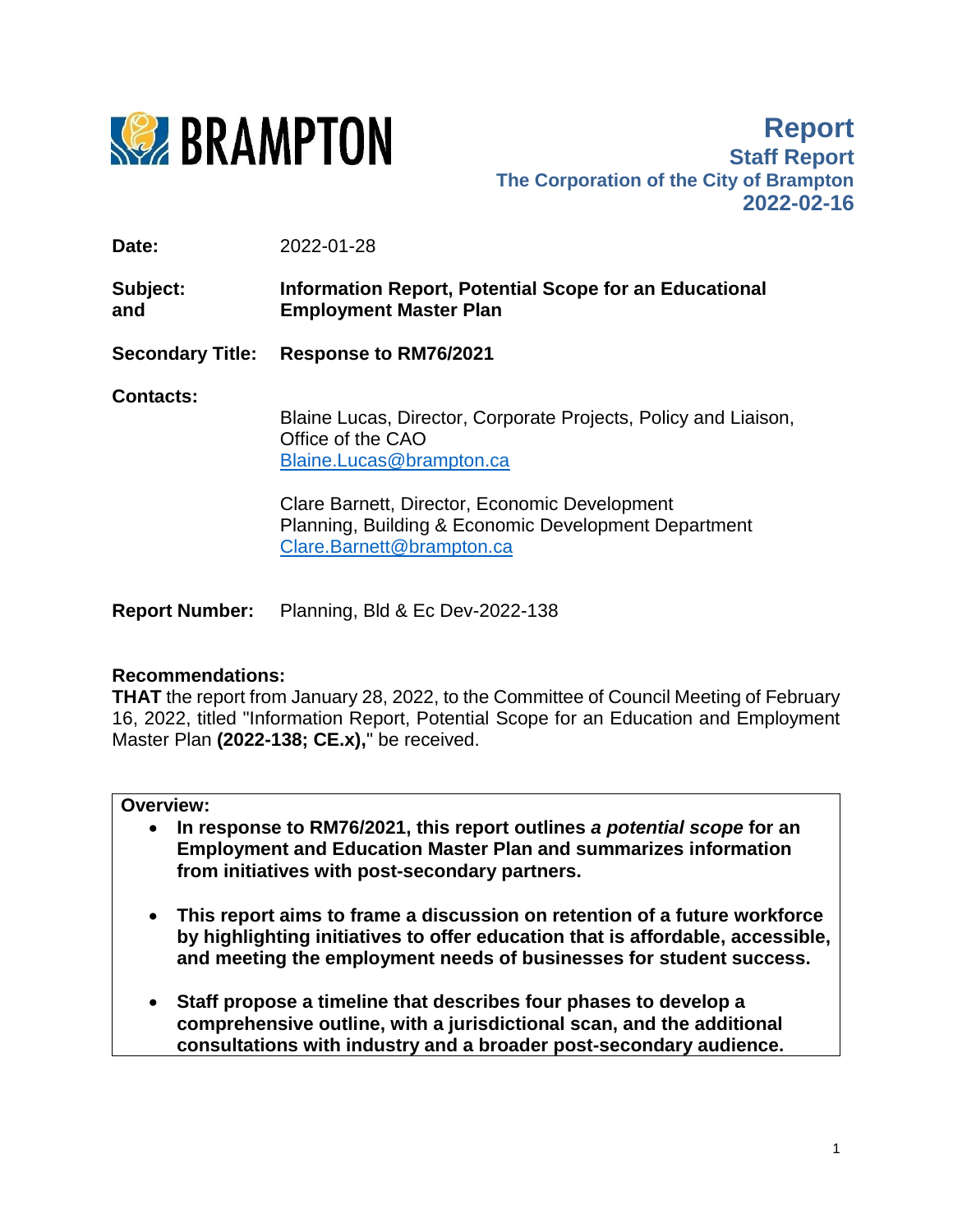### **Background:**

On September 8, 2021, the Committee of Council acknowledged that creating new educational facilities and programs in Brampton will have a significant economic impact on the City and requested a staff report on a *potential scope* for an Education and Employment Master Plan for the City of Brampton.

This request included: **(1)** an overview of what has already been completed, **(2)** how is the City of Brampton working with its partners to retain talent following their graduation, and **(3)** how the City of Brampton is collaborating with industry to ensure there is alignment with post-secondary attraction efforts.

# **Guiding Principle:**

Recent developments in post-secondary activity in Brampton are a result of City staff work over the past several years. The guiding principle for developing an outline of a master plan will need to include the City's current post-secondary partners and potential partners under current discussions and negotiations for new post-secondary expansions and relocations primarily.

# **(1) Overview of Completed Work and Recent Initiatives Underway**

### **Completed Public Engagement** (see Appendix A for further details)

From 2015 to 2021, The City of Brampton developed the following Committees:

*Blue Ribbon Panel*, 2015

*The Panel* provided recommendations for Brampton's post-secondary options and a work plan for a university campus in Brampton. The Panel's achievements included extensive outreach to universities and the Province and liaison with key stakeholders in Brampton and surrounding areas, which all contributed to the eventual partnership with Ryerson University.

*Outcome:* The Blue Ribbon Panel initiated the development of an Economic Impact Statement and overall business case for a new downtown university campus, which included a centre for education, innovation and collaboration. The Economic Impact Statement highlighted:

- o Combined job creation of +/- 4405 jobs (2530 jobs for construction)
- o New retail/service businesses to decrease downtown commercial vacancy
- o Demand for university education will increase as the share of Brampton newcomers with a university education also increases, with statistics showing an increase from 19% in 1981 to 40% in 2011 as the share of newcomers to Ontario with a university education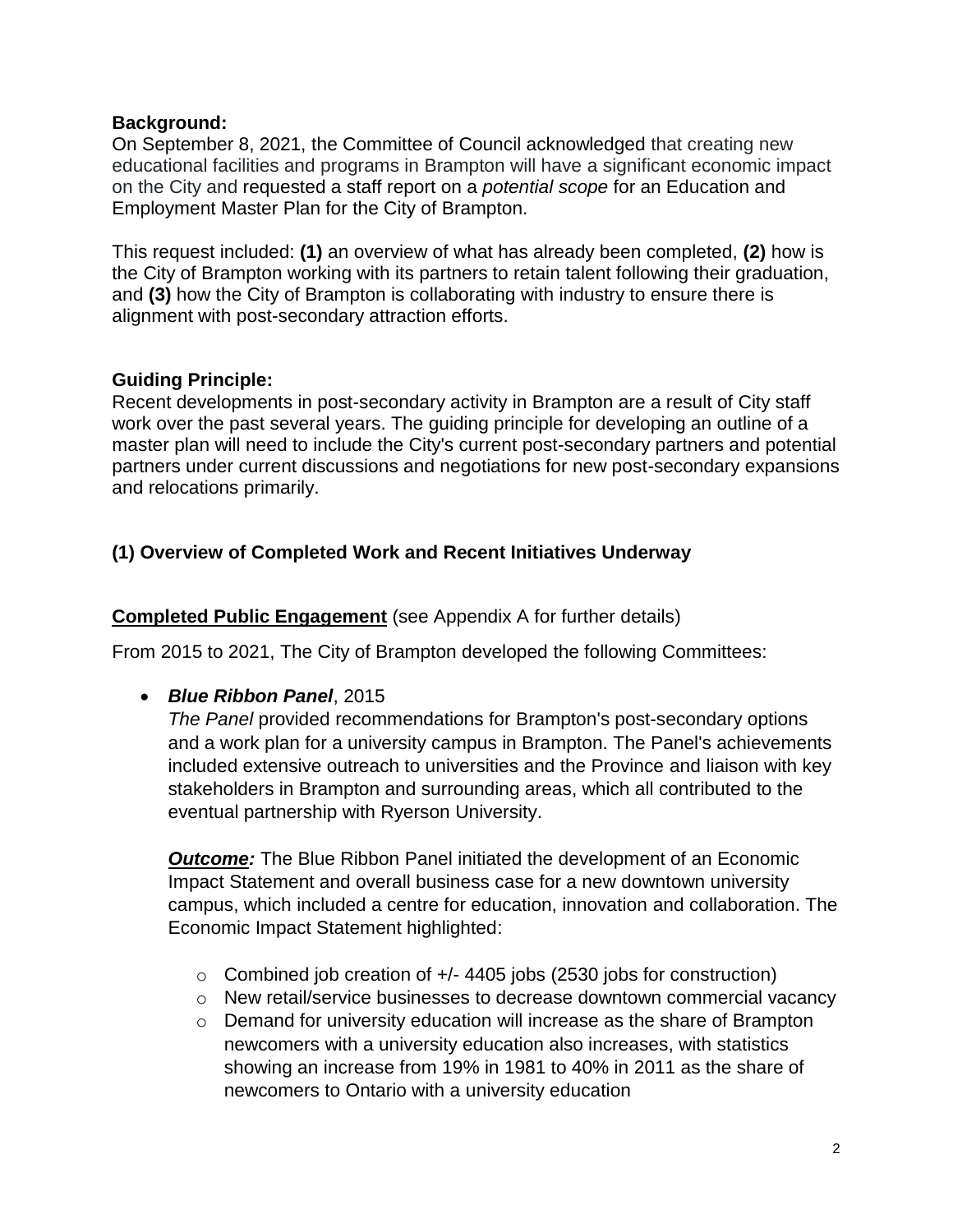- o Midway into the Blue Ribbon Panel term, Ryerson University had been successful in a RFP submission in partnership with Sheridan College for a new university in Brampton. Still, unfortunately in 2018, the provincial funding was cancelled, and all the post-secondary initiatives underway at the time ceased.
- *Action Committee on Innovation and Post-Secondary Education*, 2019 *The Action Committee* had engaged youth, community groups like Brampton Library, and mentorship programs. It developed an action plan of recommendations on leveraging government funding and partnerships, educational and professional skills gaps, industry partnerships, and advancement of components for downtown initiatives.

### **Outcome:** The Action Committee:

- o Explored ways to address the gaps through programming and learning environments shaped by post-secondary institutions.
- o Identified ways post-secondary institutions can partner with industry and the community more effectively to support the Economic Development Master Plan goals.
- *BramptonU*, 2019-2020

In September 2019, Brampton City Council took a step towards establishing a Brampton University with City staff exploring options for establishing a Brampton University, including the following:

- o Public-private partnerships to develop, build and maintain buildings that would house a Brampton University and potential student housing
- o Advocacy efforts at the Provincial and Federal levels of government to obtain support for a Brampton University
- o Establish a business case and programming possibilities that reflect the demands of current and future employers

*Outcome: Three 'green papers' were developed that outlined:*

- o *The Governance of Brampton University*
- o *The Brampton University Academic Strategy*
- o *The City of Brampton's Labour Market and Economic Case for Brampton University*

The City looked at six comparator cities to understand lessons learned and best practices from municipalities with experiences similar to the City of Brampton, forecasting a BramptonU scenario of 30,000 students by 2040.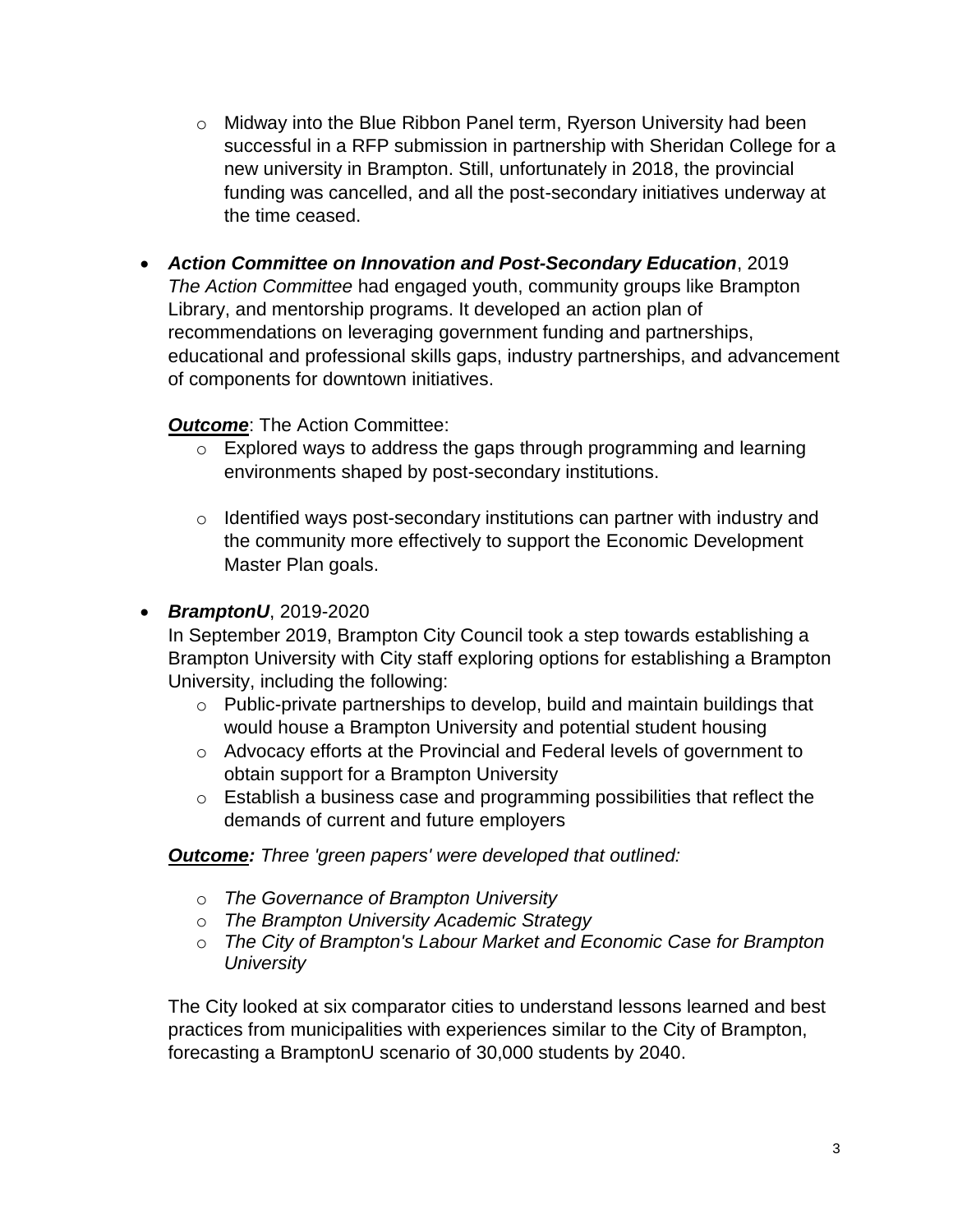### **Outcome from Business Engagement**, 2021

Researchers had presented to Council the main findings from business community consultations with four key findings:

- o A number of employers said they struggled to recruit employees with soft skills with 'a good fit' and who could grow with the organization
- o Employers are seeking continuously developed transferable skills
- o Professors need industry experience where appropriate and/or involve employers in the delivery of course content.
- o Supply chain management education may be beneficial for all businesses

# *Town and Gown Advisory Committee, 2021*

It was recently established to provide a forum for open exchange and dialogue between the City, post-secondary institutions, and other community stakeholders to address common interest and/ or shared areas of concern related to the Committee's mandate, including overall housing and accommodation strategy landlord relations and safety. At the time of this report, there have been three meetings to date.

**Outcome:** Further information and outcomes will be reported as the Committee advances its collaboration efforts. In autumn 2021, the CAO's Office, with input from the Economic Development Office, developed a data collection framework to assist in standardizing data collected from various post-secondary institutions (PSIs).

# **Economic Development Office Business Engagement**

The Economic Development Office has also learned via its business engagements about the businesses community forming relationships with universities as Brampton businesses have developed connections with the post-secondary, university and private career colleges, either by the business' own standalone project, sector initiative or to access a broader scope of talent. The economic advantage for Brampton businesses is that these businesses can work with Ontario's 23 public universities, 24 colleges or 400+ registered private career colleges and then provide a geographic business location that is relatively straightforward to access for students and recent graduates via public transportation networks.

# **(2) Working with Industry to Retain Talent Following Graduation**

Graduates interface with industry in Brampton through various initiatives, including with the Rogers Cyber Secure Catalyst, Magna Skilled Trades Centre, Centre for Advanced Manufacturing and Design Technologies, and The Experiential Learning Partnership with Altitude Accelerator and Algoma University.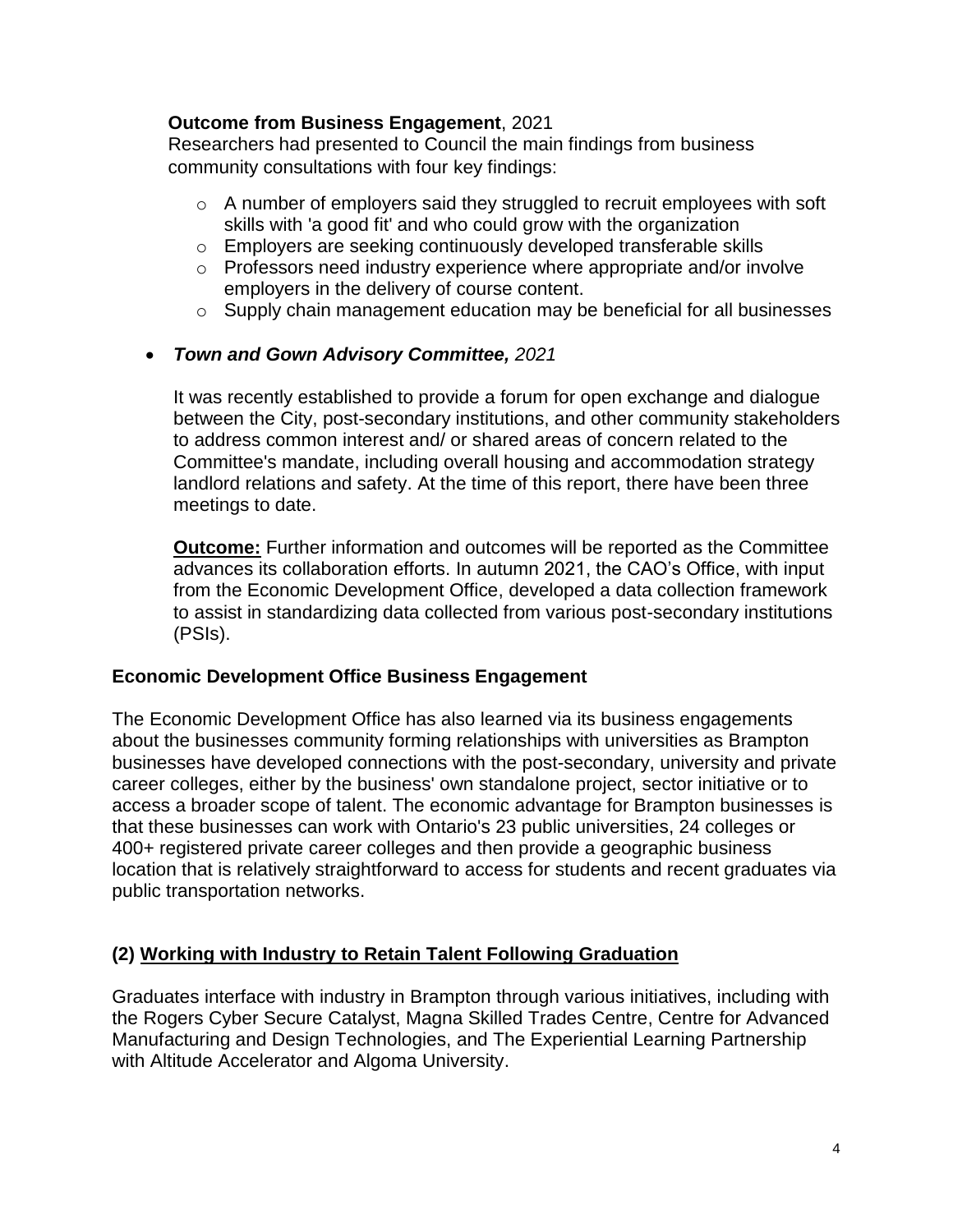- *Rogers Cybersecure Catalyst* 
	- o This accelerator is Canada's first cybersecurity accelerator for startups and scale-ups. In conjunction with the other cornerstones of the Rogers Cyber Secure Catalyst (including Canada's first Cyber Range, Cybersecurity training and research and development), this accelerator is positioning Brampton to be Canada's hub for Cybersecurity.
	- o There is a global shortage of cybersecurity talent. The Catalyst's expedited training program is directly linked to providing a pathway for graduates to industry and employment opportunities.
- *Magna Skilled Trades Centre with Sheridan College*
	- o The Magna Skilled Trades Centre is a 130,000 square foot facility that witnesses approximately 2,000 students come through the workshops each year in electrical, industrial millwright, plumbing, precision machining and welding apprenticeship.
	- o Through Sheridan Community Employment Services (SCES), the Magna Skilled Trades Centres works directly with employers. SCES maintains a database of employers, current students and graduates to align employers with employees. SCES is funded by Employment Ontario for activities including keeping job boards active and up-to-date, organizing workshops/webinars and undertaking one-on-one consultations with various employers/ job seekers.
	- o In December 2020, Magna donated \$2 million to Sheridan's School of Skilled Trades and Apprenticeship, supporting state-of-the-art equipment, scholarships, and resources for training and support for student participation in skills competitions. This recently formed partnership between Sheridan and Magna is an excellent example of collaboration between industry and local post-secondary institutions.
- *Centre for Advanced Manufacturing and Design Technologies with Sheridan*
	- o CAMDT allows Sheridan College and its collaborators to address the challenges of the manufacturing industry while developing graduates with the skills and knowledge to make an immediate and positive impact.
	- $\circ$  CAMDT has the equipment to connect small and medium enterprises and students in manufacturing excellence in five research areas: additive manufacturing, simulation & modelling, digital fabrication, automation and design. For example, there are metal and plastic 3D printers and a robotics lab with equipment donated by ABB Robotics.
	- o CAMDT is a flexible and collaborative organization. During COVID-19, employees put together a project team to produce PPE. Using state-ofthe-art equipment at CAMDT and the expertise of its team, face shields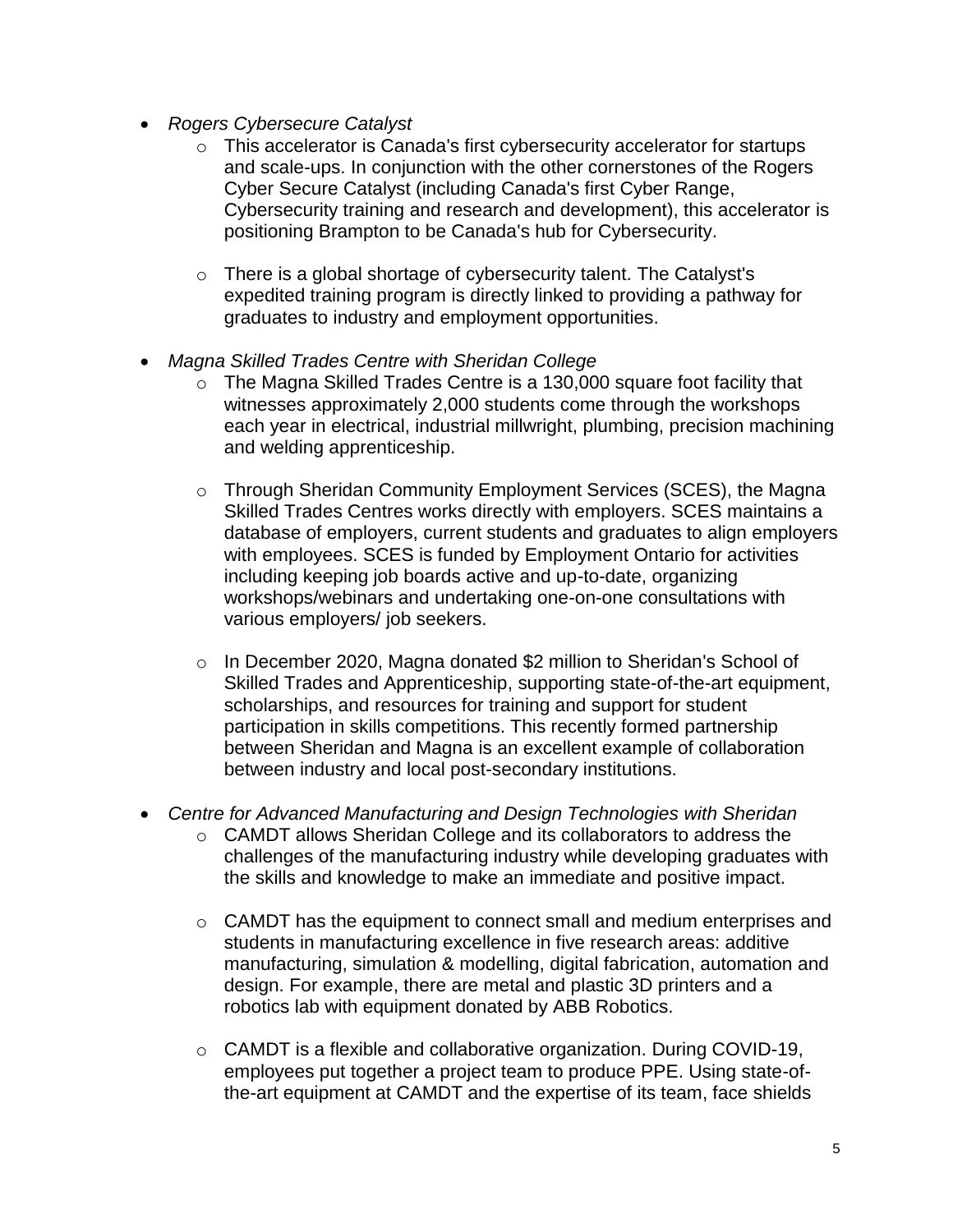were fabricated using 10,000 lbs of recyclable PET donated by Coke Canada Bottling partner Amcor Flexibles. Coke Canada Bottling covered the manufacturing costs and distribution of the face shields to local food banks with the help of Food Banks Canada.

- *Experiential Learning with Altitude Accelerator and Algoma University*
	- o Algoma University's School of Business and Economics in Brampton recently signed a Memorandum of Understanding with Altitude Accelerator to assist area entrepreneurs and students through the Investor Readiness Program. The focus is on experiential learning to create learning opportunities for students and startup businesses through collaboration.
- *Chang School of Continuing Education*
	- o Pre-COVID-19, the Computer Network Security course was held in the West Tower of City Hall Campus.
- *The Economic Development Office*
	- o Economic Development partners with various employment organizations coordinated through Employment Ontario (previously Peel-Halton Labour Force Group) to refer employers to a network of 20+ employment service providers; also, Economic Development partners with sector-specific organizations such as Food and Beverage Ontario via a Skills Development funded project for regional workforce development in a Brampton pilot.

### **Definitions that Can Guide Alignment**

The City understands an outline for an Education and Employment Master Plan, requires a clear definition of the terms "education" and "employment." This would generate alignment with the City's post-secondary attraction efforts and include some private career colleges with industry-relevant programs.

| Term              | <b>Variables</b>                                                                                                 | <b>Impacts</b>                                                                                                | <b>ToCP</b>                                                                    |
|-------------------|------------------------------------------------------------------------------------------------------------------|---------------------------------------------------------------------------------------------------------------|--------------------------------------------------------------------------------|
| <b>Employment</b> | Full time, full time permanent,<br>highly qualified personnel,<br>part-time, temporary<br>placements, contracts, | Company<br>attraction<br>Industry<br>growth<br>Liveability<br>$\bullet$<br>Workforce<br>$\bullet$<br>Strategy | Brampton is<br>a Well-Run<br>City<br>Brampton is<br>a City of<br>Opportunities |

Table 1 – Variables Affecting Definition Areas for the Education and Employment Master Plan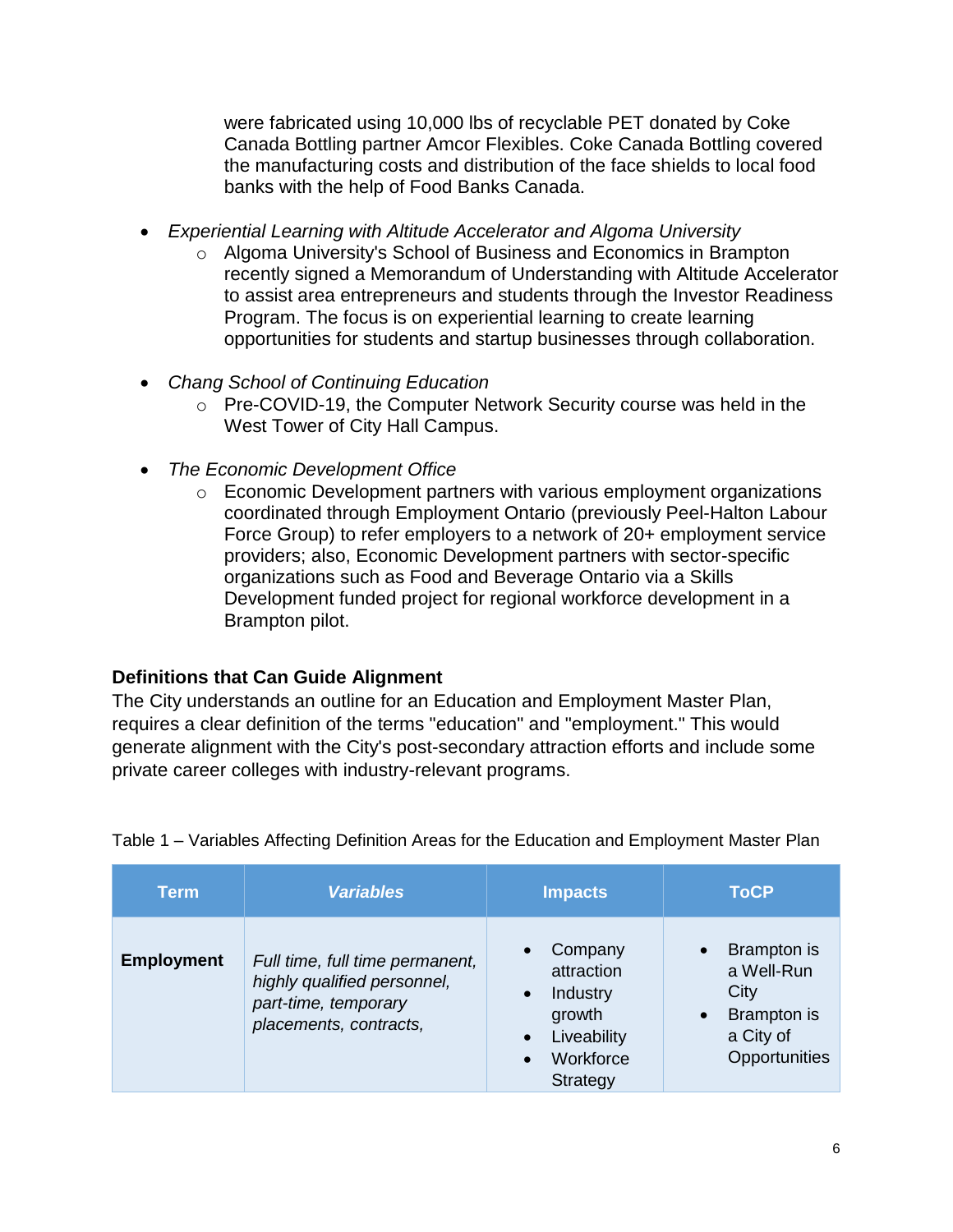| Undergraduate degrees, 4-<br>year bachelors, STEM,<br>Post-<br>certificates, graduate, Ontario<br><b>Secondary</b><br>College Diploma - 2 years,<br>(PSI)<br>micro-credentials/micro<br>Programming<br>certifications, co-<br>op/placement, short-term<br>diploma, apprenticeships,<br>entrepreneurship | $\bullet$<br>$\bullet$<br>$\bullet$ | Job creation<br><b>Skillset</b><br>development<br>Industry fit &<br>youth<br>retention<br>Future of<br>Work | $\bullet$ | Brampton is<br>a City of<br>Opportunities |
|---------------------------------------------------------------------------------------------------------------------------------------------------------------------------------------------------------------------------------------------------------------------------------------------------------|-------------------------------------|-------------------------------------------------------------------------------------------------------------|-----------|-------------------------------------------|
|---------------------------------------------------------------------------------------------------------------------------------------------------------------------------------------------------------------------------------------------------------------------------------------------------------|-------------------------------------|-------------------------------------------------------------------------------------------------------------|-----------|-------------------------------------------|

# **High-Level Summary of City Initiatives for Post-Secondary Proposed Expansions**

| <b>Institution</b>                  | <b>Focus Area</b>                                                                                                                                                                                                                                                                                                                                                                                                                                                                                                                                                                                                                      | <b>Sector or Asset</b><br><b>Development</b>                                                                                                                                                                         |
|-------------------------------------|----------------------------------------------------------------------------------------------------------------------------------------------------------------------------------------------------------------------------------------------------------------------------------------------------------------------------------------------------------------------------------------------------------------------------------------------------------------------------------------------------------------------------------------------------------------------------------------------------------------------------------------|----------------------------------------------------------------------------------------------------------------------------------------------------------------------------------------------------------------------|
| <b>Ryerson</b><br><b>University</b> | Ryerson's partnership with Brampton supports<br>students of all ages developing the critical<br>skills they need to thrive in the modern<br>economy. The partnerships include RVZ,<br>Cybersecure Catalyst, The Chang School, and<br>the proposed Brampton School of Medicine.<br>Cross-curricular programming to provide<br>graduates with the technical, critical thinking,<br>problem-solving experiential learning<br>opportunities<br>Innovation in digitalization, networks, artificial<br>intelligence, and advanced digital automation,<br>Cybersecurity, coding, entrepreneurship<br>Downtown revitalization and urbanization | <b>Rogers Cyber Secure</b><br>Catalyst<br><b>Chang School of Continuing</b><br>Education<br>Future Brampton School of<br><b>Medicine</b><br><b>RVZ and Technology</b><br><b>Startups</b>                             |
| <b>Algoma</b><br><b>University</b>  | Algoma University has undergone significant<br>renovations, tripling its campus footprint and<br>introducing innovative new spaces for<br>students at the Brampton campus, which<br>houses the School of Business and<br>Economics and the School of Computer<br>Science and Technology.<br><b>Experiential learning opportunities</b><br>Downtown revitalization and urbanization with<br>the expanded downtown campus                                                                                                                                                                                                                | Centre for Social, Cultural<br>and Economic Innovation<br>Law and Justice, Social<br><b>Work and Environmental</b><br><b>Studies</b><br><b>Aviation Management</b><br>Downtown Campus<br><b>Computer Programming</b> |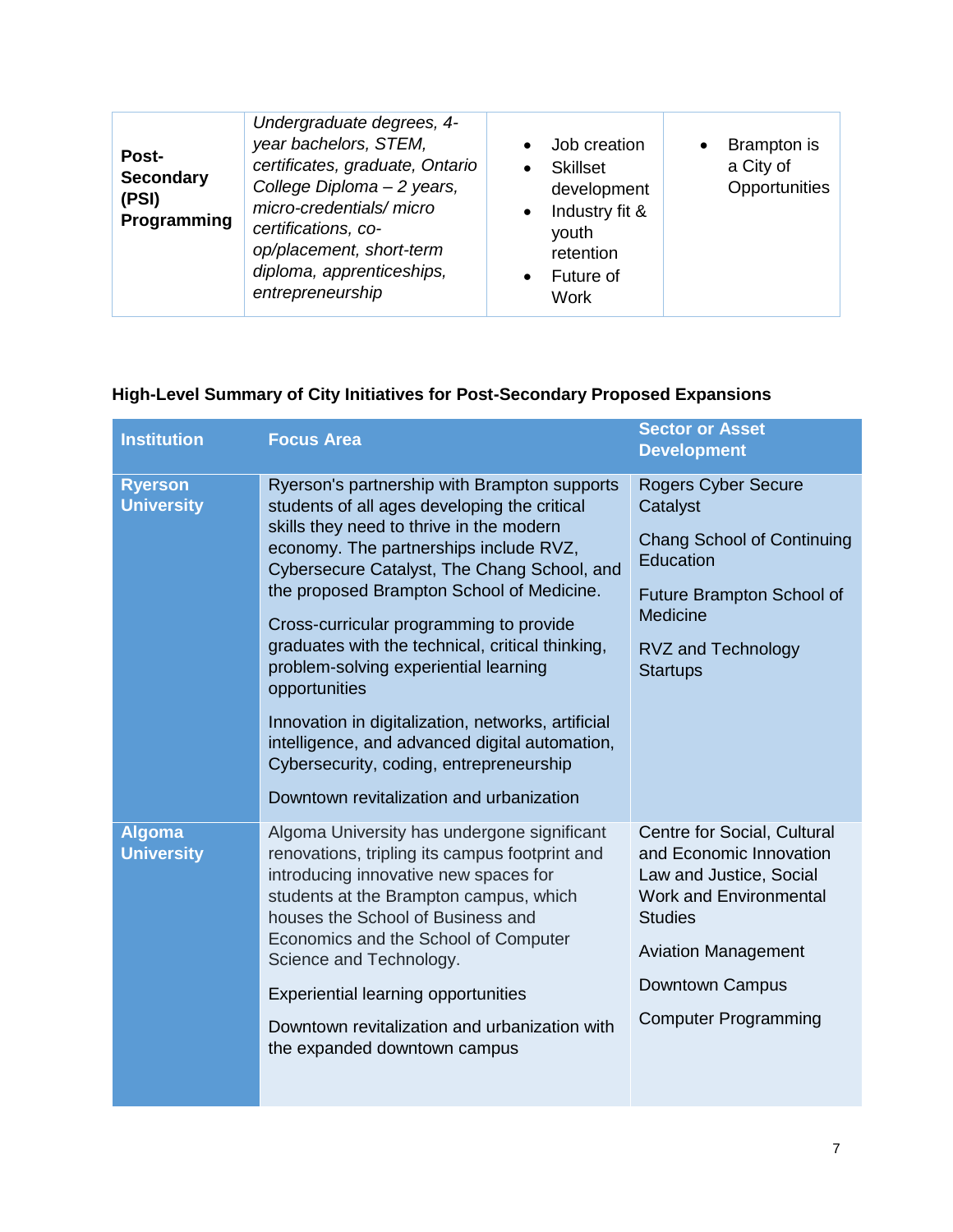| <b>Sheridan</b><br><b>College</b> | Davis Campus is the largest campus at<br>Sheridan College, housing programs in:<br>applied health, community services,<br>engineering and technology.                                                                   | <b>Magna Skilled TradeCentre</b>                                                                                          |
|-----------------------------------|-------------------------------------------------------------------------------------------------------------------------------------------------------------------------------------------------------------------------|---------------------------------------------------------------------------------------------------------------------------|
|                                   | Innovative health education programming to<br>meet local workforce needs in upstream care<br>and chronic disease prevention.                                                                                            | <b>Centre for Healthy</b><br>Communities                                                                                  |
|                                   | Skilled Trades development, Manufacturing,<br>Entrepreneurship                                                                                                                                                          |                                                                                                                           |
|                                   |                                                                                                                                                                                                                         | Centre for Advanced<br>Manufacturing and Design<br>Technologies                                                           |
| <b>Guelph Humber</b>              | This initiative would bring the University of                                                                                                                                                                           | <b>Business School</b>                                                                                                    |
|                                   | Guelph-Humber (UofGH) to Brampton's new<br>Centre for Innovation (CFI)                                                                                                                                                  | Centre for Innovation                                                                                                     |
|                                   | Downtown revitalization and urbanization with<br>an expanded downtown campus                                                                                                                                            |                                                                                                                           |
| <b>BramptonU</b>                  | BramptonU has been a movement to bring a<br>full university to Brampton with active support<br>for local issues to offer leading undergraduate<br>and graduate degrees to prepare for in-<br>demand jobs of the future. | Jobs of tomorrow / Future<br>Workforce, support local<br>issues and active support<br>for entrepreneurial<br>connectivity |
|                                   | Blended delivery in 24/7/365 format                                                                                                                                                                                     |                                                                                                                           |
|                                   | Affordable tuition                                                                                                                                                                                                      |                                                                                                                           |
|                                   | Revitalization and urbanization with a new<br>campus                                                                                                                                                                    |                                                                                                                           |

The guiding principle for developing an outline of a master plan will need to include the City's current post-secondary partners and potential partners under current discussions and negotiations for new post-secondary expansions and relocations primarily.

Additionally, Brampton's dozens of private career colleges provide certificates from information technology, accounting, nursing to beauty and aesthetics but are yet to be included in a strategy.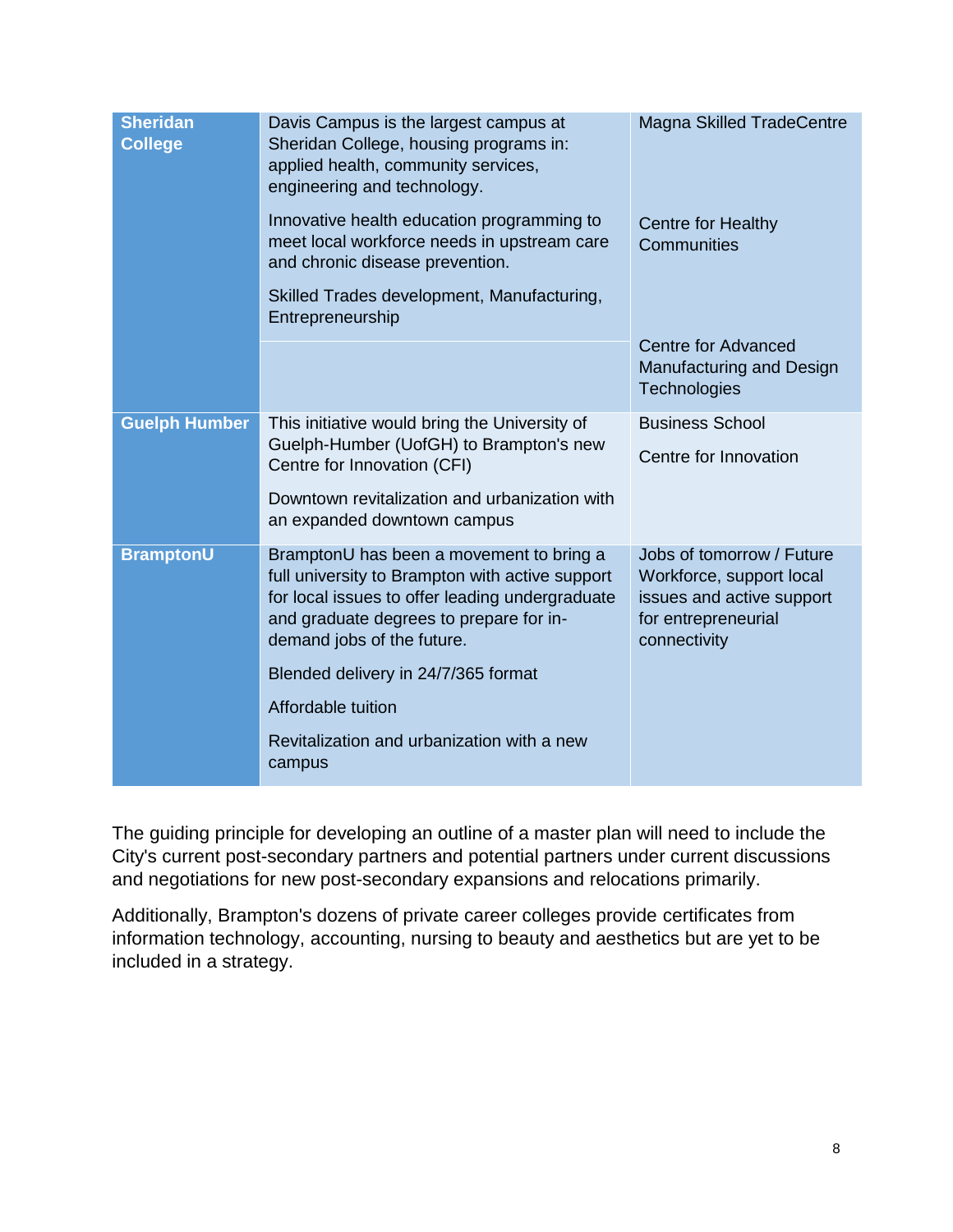# **Resources and Timelines**



# **Suggested Timeline to Develop a Roadmap to a Master Plan** *Outline*

# **Potential Scope**

A four-phase approach to developing the outline can begin with data and analysis from research, business consultations, post-secondary consultations, followed by developing a proposed road map as the fourth phase.

# *Phase 1 Research*

- A thorough review of existing research to determine or propose additional research that may be required, including analysis of the latest 2021 Statistics Canada Census of Population with a "themed release" schedule from February 09 to November 30, 2022
- With the economic changes due to technology and the impact of the COVID-19 pandemic, new areas of post-secondary and skills training may be newly relevant or urgently required, such as health care professionals.
- A more thorough jurisdictional scan could provide insights that have been successful in other cities.
- Alignment with other Term of Council Priorities and initiatives may determine additional areas of focus, including active transportation and the connection with student housing and safety and security of students and the impact on graduation and employability.

### *Phase 2 Business Consultations*

- Review of existing business outreach documentation and scope. Determine if additional business outreach is required for specific sectors or programs.
- For example, because of the COVID-19 pandemic, the consultation questions may be more focused on economic and business recovery over broader talent development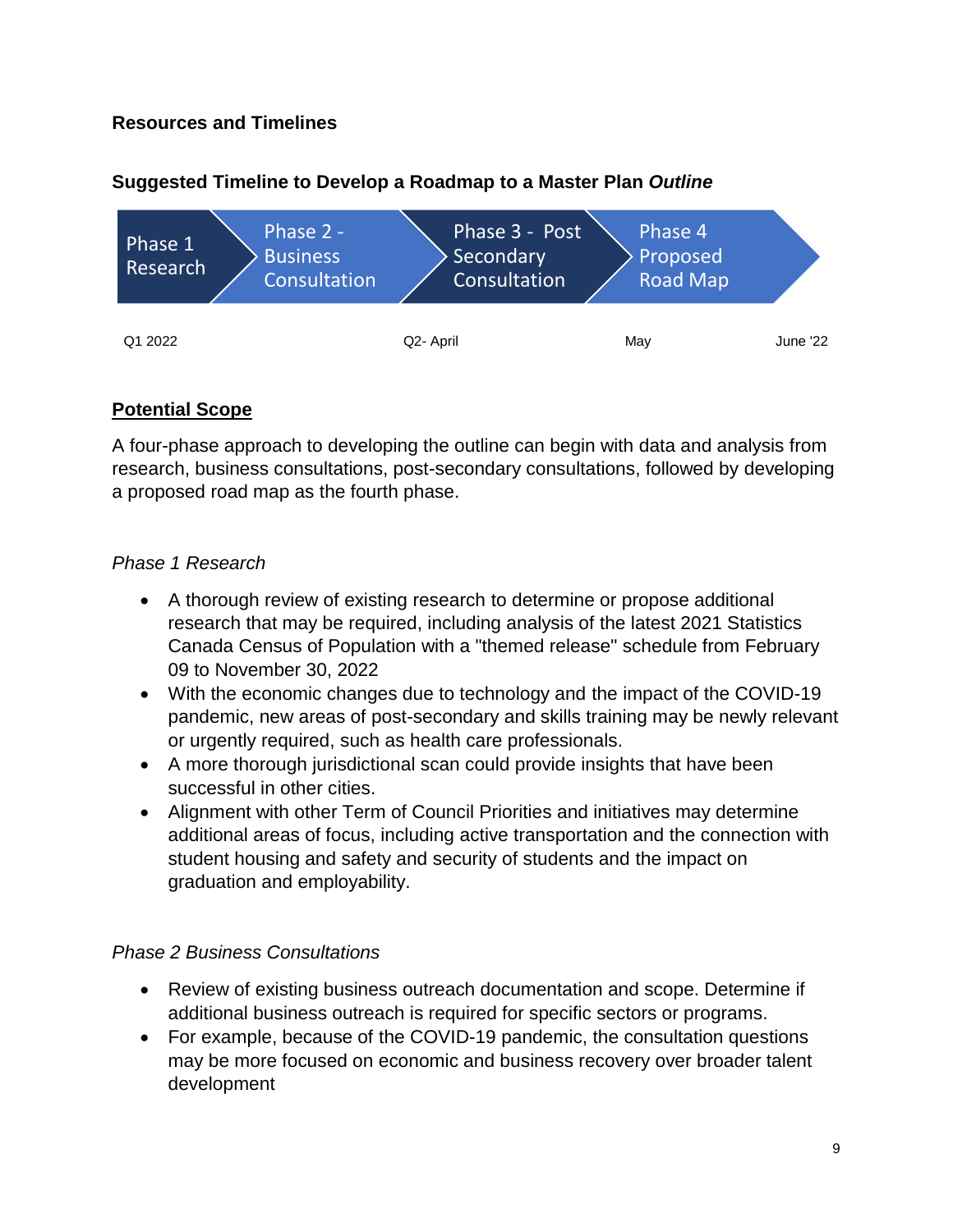# *Phase 3 Post Secondary Consultation*

Review existing engagement with post-secondary partners to determine if additional outreach is required. For example, the outline would need to address if and how to include industry-relevant programming offered by private career colleges and consultation information from the proposed Brampton School of Medicine.

### *Phase 4 Develop a Road Map*

With the data analysis from the Research and Consultation phases, the fourth phase can further a roadmap to determine the scope and goals of an outline that scopes an Education and Employment Master Plan.

# **Corporate Implications:**

### Financial Implications:

There are no financial implications identified at this time.

#### Other Implications:

The creation/ exploration of this plan has not and will not cause any delay to other postsecondary expansion opportunities currently underway within the City of Brampton for the proposed projections anticipated within the next five years.

The City uses internal resources from Finance, Legal, Real Estate, Facilities, Planning and Building Design and Construction, external Real Estate and external Legal, and best practices in the industry to guide the negotiations.

### **Term of Council Priorities:**

This report has been prepared in alignment with the Term of Council Priorities.

- Brampton is a Well Run City
- Brampton is a City of Opportunities

### **Conclusion:**

A **roadmap to guide Brampton** to create the jobs that these recent graduates will need through a broader project scope to highlight workforce development will require several months to research and plan out a formal outline, identify consultation possibilities for the business community and post-secondary institutions, and provide the time for staff to review plans and strategies from other jurisdictions.